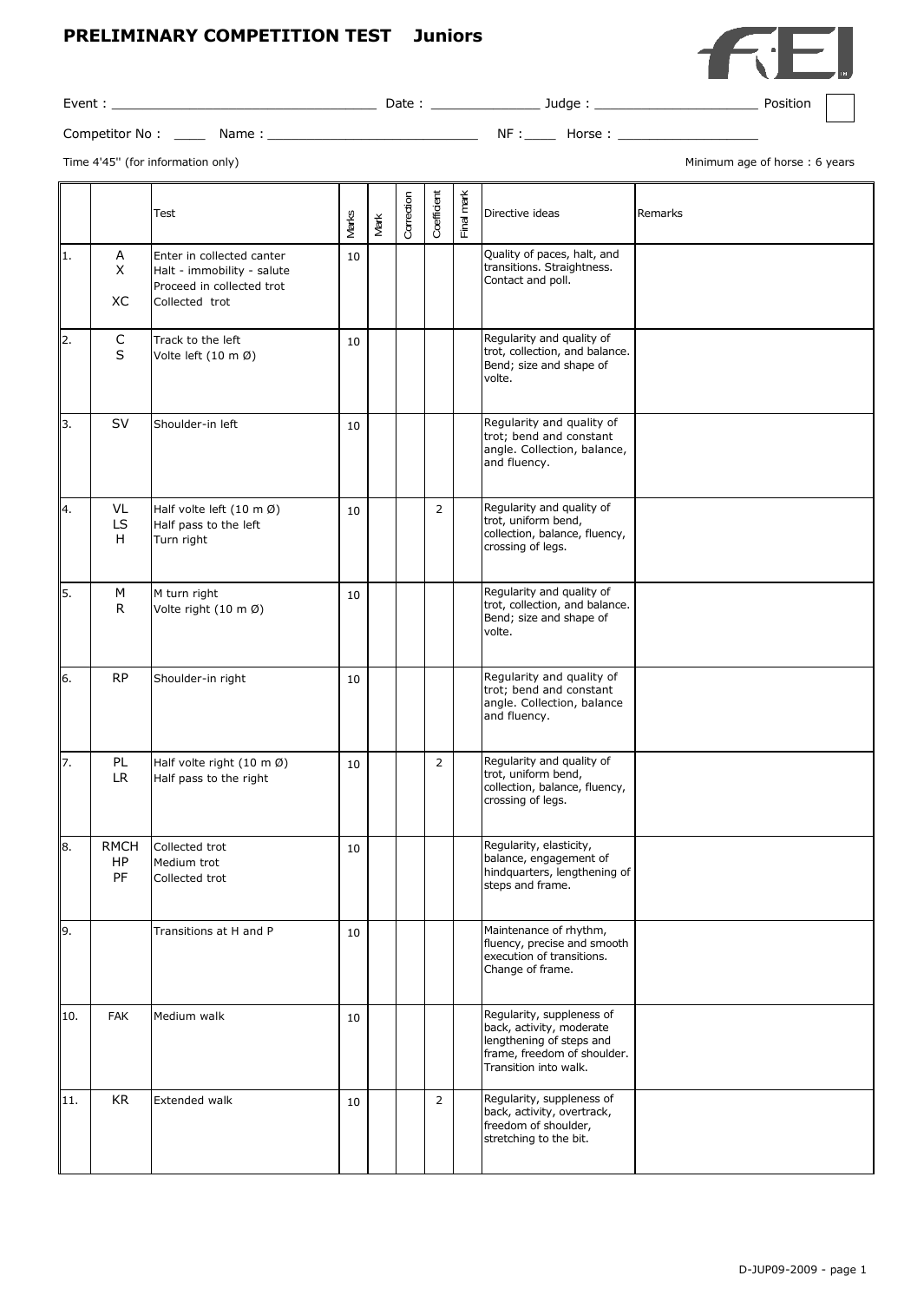## **PRELIMINARY COMPETITION TEST Juniors**

| Competitor No : ____ Name :_<br>NF:<br>Horse: |                |                                                      |              |      |            |             |            |                                                                                                                                                            |         |
|-----------------------------------------------|----------------|------------------------------------------------------|--------------|------|------------|-------------|------------|------------------------------------------------------------------------------------------------------------------------------------------------------------|---------|
|                                               |                | Test                                                 | <b>Marks</b> | Mark | Correction | Coefficient | Final mark | Directive ideas                                                                                                                                            | Remarks |
| 12.                                           | <b>RMC</b>     | Collected walk                                       | 10           |      |            |             |            | Regularity, suppleness of<br>back, activity, shortening<br>and heightening of steps,<br>self-carriage.                                                     |         |
| 13.                                           | C<br>CS        | Proceed in collected canter left<br>Collected canter | 10           |      |            |             |            | Precise execution and<br>fluency of transition.<br>Quality of canter.                                                                                      |         |
| 14.                                           | SK<br>KA       | Medium canter<br>Collected canter                    | 10           |      |            |             |            | Quality of canter,<br>lengthening of strides and<br>frame. Balance, uphill<br>tendency, straightness.<br>Both transitions.                                 |         |
| 15.                                           | A<br>DE        | Down the centre line<br>Half-pass to the left        | 10           |      |            |             |            | Quality of canter.<br>Collection, balance, uniform<br>bend, fluency.                                                                                       |         |
| 16.                                           | <b>ESHC</b>    | Counter canter                                       | 10           |      |            |             |            | Quality and collection of<br>canter. Self-carriage,<br>balance, straightness.                                                                              |         |
| 17.                                           | $\mathsf C$    | Simple change of leg                                 | 10           |      |            |             |            | Promptness, fluency and<br>balance of both transitions.<br>3-5 clear walk steps.<br>Quality of canter before and<br>after.                                 |         |
| 18.                                           | MF<br>FA       | Extended canter<br>Collected canter                  | 10           |      |            |             |            | Quality of canter, impulsion,<br>lengthening of strides and<br>frame. Balance, uphill<br>tendency, straightness.<br>Differentiation from medium<br>canter. |         |
| 19.                                           |                | Transitions at M and F                               | 10           |      |            |             |            | Precise, smooth execution of<br>both transitions.                                                                                                          |         |
| 20.                                           | A<br><b>DB</b> | Down the centre line<br>Half-pass to the right       | 10           |      |            |             |            | Quality of canter.<br>Collection, balance, uniform<br>bend, fluency.                                                                                       |         |
| 21.                                           | <b>BRMC</b>    | Counter canter                                       | 10           |      |            |             |            | Quality and collection of<br>canter.<br>Self-carriage, balance,<br>straightness.                                                                           |         |
| 22.                                           | $\mathsf{C}$   | Simple change of leg                                 | 10           |      |            |             |            | Promptness, fluency and<br>balance of both transitions.<br>3-5 clear walk steps.<br>Quality of canter before<br>and after.                                 |         |
| 23.                                           | HB             | Collected canter with flying<br>change of leg at I   | 10           |      |            |             |            | Correctness, balance,<br>fluency, uphill tendency,<br>straightness. Quality of<br>canter before and after.                                                 |         |